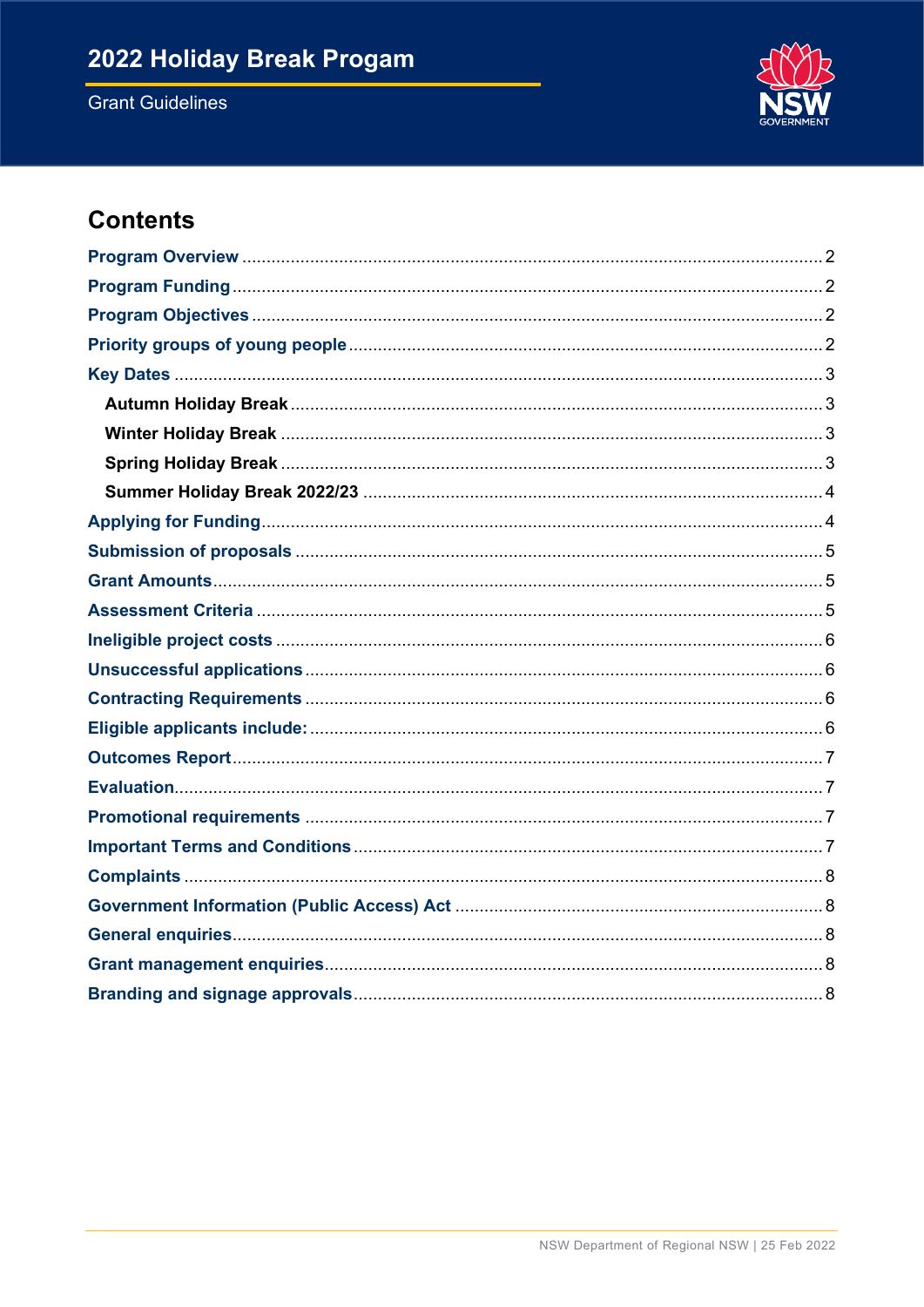## Grant Guidelines



#### **Program Overview**

 As agents of social change, economic development and progress, young people are an essential part of vibrant regional communities. There is substantial evidence demonstrating that young people thrive and develop best when able to regularly participate in recreational and social activities. However, young people in regional NSW often face geographical, financial and accessibility barriers that impact their ability to enjoy recreational and social activities within their local communities.

 The Holiday Break program provides young people with opportunities to connect, socialise, and have fun during the school holidays by delivering a range of free and subsidised activities across regional NSW. The program is funded by the [Office for Regional Youth.](https://www.regional.nsw.gov.au/our-work/pwa-rd/office-for-regional-youth)

 As part of the Holiday Break program, eligible local councils and regional Not-for-profits are invited to apply for funding to provide social and recreational activities for young people aged 12-24 years. Activities must be held during the NSW school holiday period. Funding is made available to ensure young people can access recreational and social activities that are free and subsidised, local and responsive to their needs and interests.

## <span id="page-1-0"></span> **Program Funding**

As part of the NSW Government's \$2.8 billion COVID-19 Economic Recovery Strategy, the Office for Regional Youth's Holiday Break program received a \$10 million funding boost to deliver an expanded program to 93 regional Local Government Areas.

 This funding is a significant investment and will enhance the program as well as support the wellbeing of young people in regional communities across the state.

## <span id="page-1-1"></span>**Program Objectives**

The Holiday Break program objectives are to:

- • Address geographical, financial and accessibility barriers that impact the ability of young people in regional NSW to enjoy recreational and social activities within their local communities,
- • Provide funding for local councils and regional Not-for-profits to host fully subsidised recreational and social activities,
- Deliver a program of engaging, high-quality events during the NSW school holidays,
- • Increase access to free, local recreational and social activities that are responsive to the needs and interests of children and young people, and
- • Assist the Arts sector recover from the impacts of COVID-19 through creation of employment opportunities targeting arts sector employees.

#### <span id="page-1-2"></span> **Priority groups of young people**

 The Office for Regional Youth recognises that some young people have specific service and accessibility needs when accessing recreational and social activities within their local communities. To meet the needs of these young people, Not-for-profit applicants must provide activities that target one (or more) of the priority groups below:

• Aboriginal young people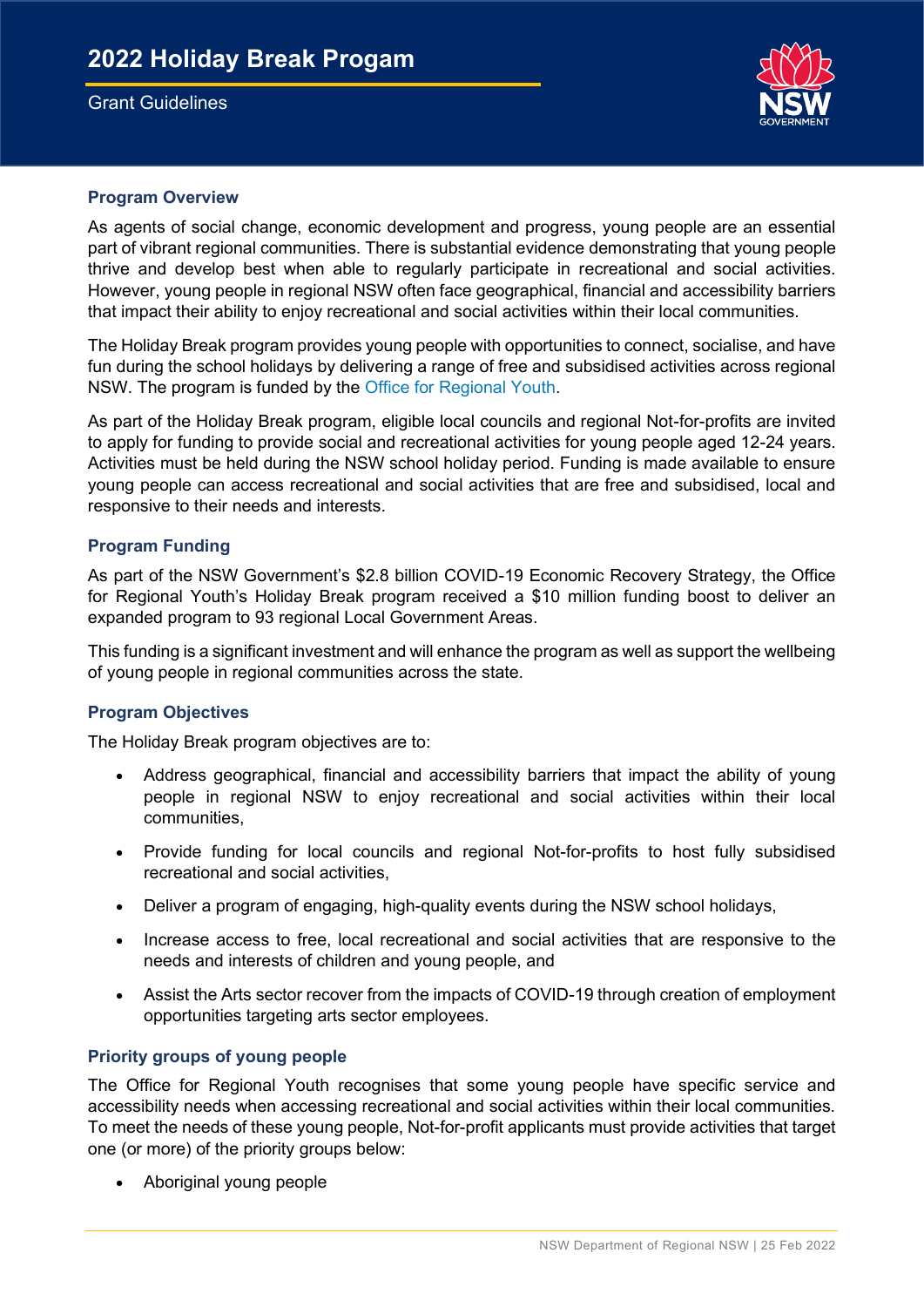

- Young people that are carers
- Culturally and Linguistically Diverse young people
- Young people from a refugee background
- LGBTIQA+ young people
- Young people living with a disability
- Young people experiencing socio-economic disadvantage

 All applicants to the Holiday Break program must ensure activities are culturally safe, respectful and inclusive for all young people.

## <span id="page-2-0"></span>**Key Dates**

 The Holiday Break program will open funding rounds for each school holiday period in 2022. Dates are provided below to allow applicants adequate time to prepare and plan for upcoming funding rounds.

 Please note from Winter Holiday Break onwards, funding rounds will open approximately eight (8) weeks in advance of the upcoming school holidays.

#### <span id="page-2-1"></span>**Autumn Holiday Break**

| Round open      | 7 March 2022                       |
|-----------------|------------------------------------|
| Round close     | 1 April 2022                       |
| Delivery period | Saturday 2 April - Monday 25 April |
| Report due      | 6 May 2022                         |

#### <span id="page-2-2"></span>**Winter Holiday Break**

| Round open      | 11 April 2022                    |
|-----------------|----------------------------------|
| Round close     | 20 May 2022                      |
| Delivery period | Saturday 1 July - Sunday 17 July |
| Report due      | 29 July 2022                     |

#### <span id="page-2-3"></span> **Spring Holiday Break**

| Round open      | 4 July 2022                              |
|-----------------|------------------------------------------|
| Round close     | 29 July 2022                             |
| Delivery period | Saturday 24 September - Sunday 9 October |
| Report due      | 21 October 2022                          |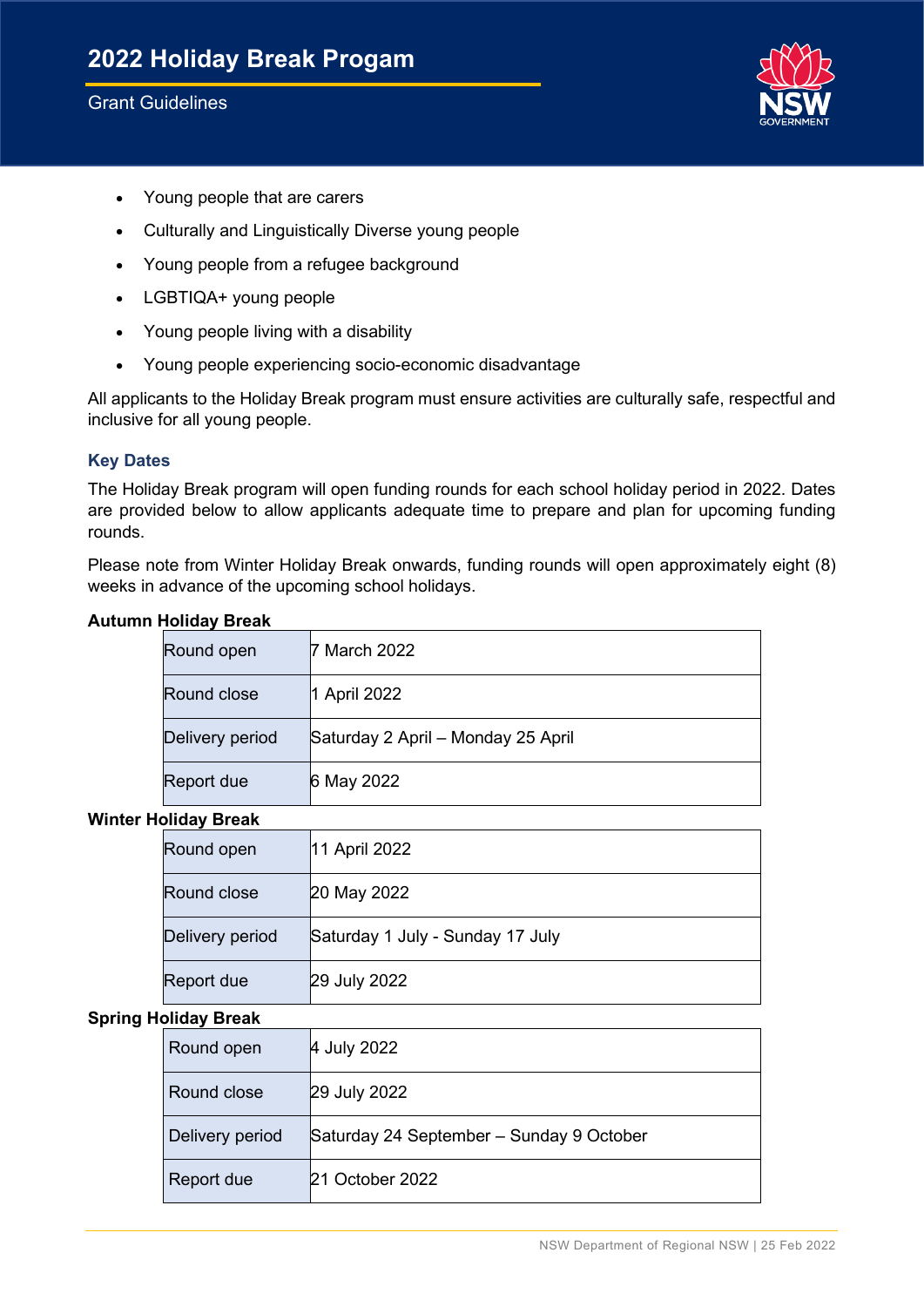

## <span id="page-3-0"></span>**Summer Holiday Break 2022/23**

| Round open      | 26 September                                   |
|-----------------|------------------------------------------------|
| Round close     | l21 October                                    |
| Delivery period | Mednesday 21 December - Sunday 5 February 2023 |
| Report due      | $ 17$ February 2023                            |

 Funding cannot be extended (or 'rolled over') from one holiday period to another. Successful applicants will be responsible for delivering activities in accordance with the funding agreement. In the event of Covid-19 restrictions, applicants are permitted to reschedule the dates of planned activities, provided activities are delivered prior to the last day of the relevant school holiday period. No further changes to proposed activities will be accommodated.

## <span id="page-3-1"></span>**Applying for Funding**

 Projects funded under the Holiday Break program must provide young people with a series of activities that encourage play, experimentation, reflection, and expression.

 The Office for Regional Youth encourages applicants to consider each of the prompts below when preparing your funding proposal.

| <b>Application Requirement   Prompts</b> |                                                                                                                                          |  |  |
|------------------------------------------|------------------------------------------------------------------------------------------------------------------------------------------|--|--|
| <b>Overview</b>                          | Overview of your organisation / Introduction (What is your<br>$\bullet$<br>experience delivering services to children and young people?) |  |  |
|                                          | What activities are you proposing?                                                                                                       |  |  |
|                                          | When and where will you do it?                                                                                                           |  |  |
| <b>Rationale</b>                         | Why have you chosen those activity/ activities? Is it recreational<br>in nature?                                                         |  |  |
|                                          | Why have you chosen those location/s?                                                                                                    |  |  |
|                                          | Does the activity meet a need for the community? How do you<br>know this?                                                                |  |  |
|                                          | What evidence assisted you to make these decisions?                                                                                      |  |  |
| <b>Key Outcomes</b>                      | What are the benefits / changes that will occur for young people<br>$\bullet$<br>because of your activity?                               |  |  |
|                                          | Are there benefits for the wider community? If so, what are they?                                                                        |  |  |
| <b>Risk Register and</b>                 | What are the risks with your proposal?<br>٠                                                                                              |  |  |
| <b>Mitigation Strategies</b>             | How will you assess and respond to these identified risks?                                                                               |  |  |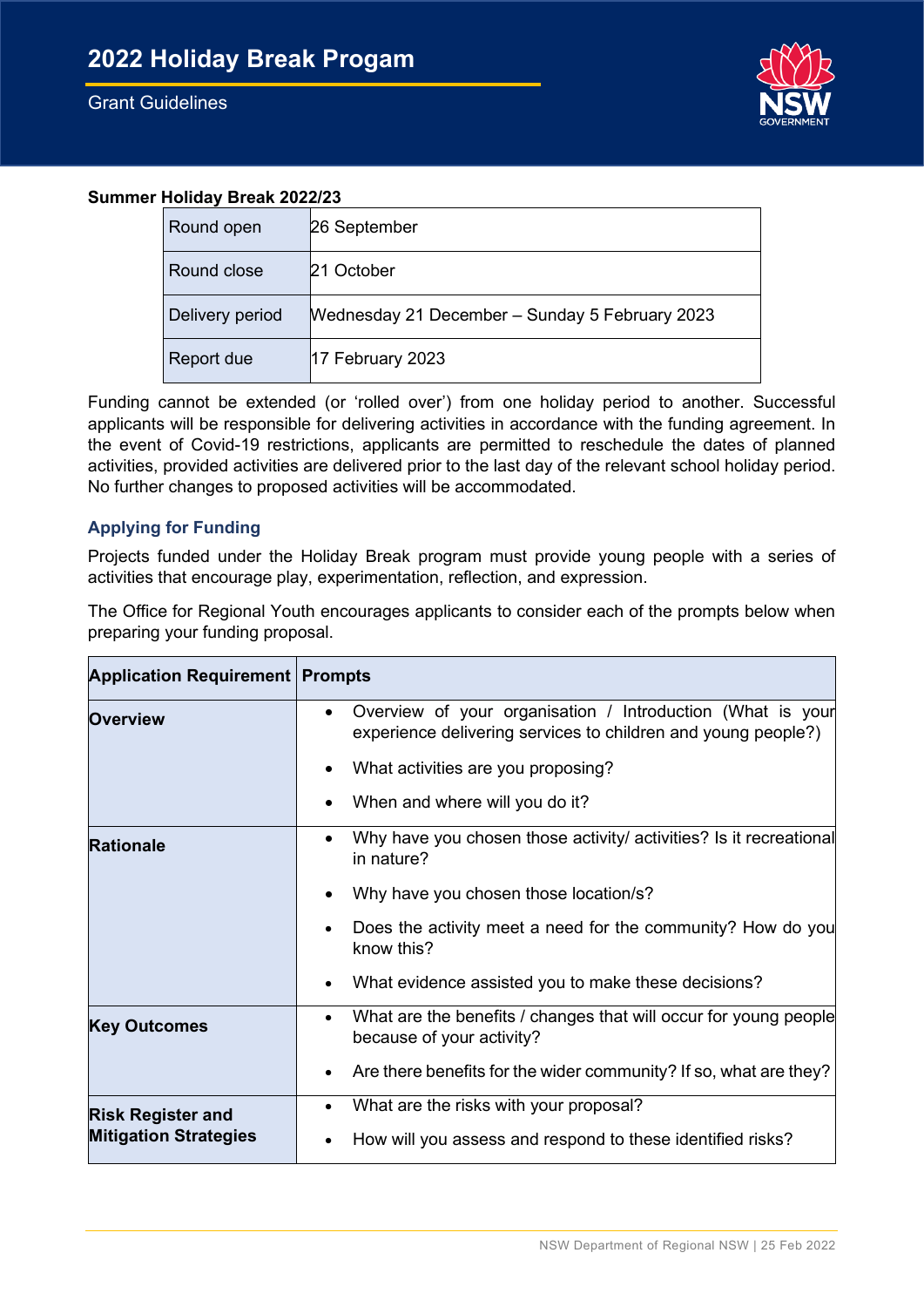

|                                            | How will you alter your program to respond to Covid-19 impacts<br>and/or public health orders?                                                                                                                   |
|--------------------------------------------|------------------------------------------------------------------------------------------------------------------------------------------------------------------------------------------------------------------|
| Costs                                      | How much will your proposal cost? Where did you source these<br>figures from? Are they reasonable?                                                                                                               |
|                                            | Will your organisation co-contribute funds or provide in-kind<br>support?                                                                                                                                        |
| <b>Evaluation</b>                          | What are your key deliverables and when will they happen?                                                                                                                                                        |
|                                            | How will you monitor and report on your activities?                                                                                                                                                              |
|                                            | How will you know your program was a success or if changes<br>are needed?                                                                                                                                        |
| <b>Additional</b><br><b>Considerations</b> | All employees responsible for program delivery must have a valid<br>Working With Children's Check (WWCC) and WWCC numbers<br>for ALL employees responsible for delivery must be included in<br>your application. |
|                                            | What additional steps will you take to ensure you accurately<br>understand and can meet the needs of the priority group of young<br>people?                                                                      |
|                                            | How will you ensure young people know about your event and/or<br>program? How will you advertise your activity?                                                                                                  |

## <span id="page-4-0"></span> **Submission of proposals**

 Applicants are required to submit an online proposal and only one application is permitted per Council and Not-for-profit organisation. To submit a proposal please visit: [www.nsw.gov.au/HolidayBreak](http://www.nsw.gov.au/HolidayBreak) 

 State-wide organisations with multiple regional offices can only submit one application on behalf of the organisation.

 Applications can take between 4-6 weeks to assess, and the Office for Regional Youth encourages applicants to submit their online proposals early to avoid delay.

## <span id="page-4-1"></span>**Grant Amounts**

The following maximum grant amounts are available to both eligible councils and Not-for-profits.

| Autumn 2022<br><b>Youth Week</b> | <b>Winter 2022</b> | Spring 2022 | <b>Summer 2022/23</b> |
|----------------------------------|--------------------|-------------|-----------------------|
| \$10,000                         | \$7,000            | \$7,000     | \$15,000              |

## <span id="page-4-2"></span>**Assessment Criteria**

All projects will be required to meet the following threshold criteria: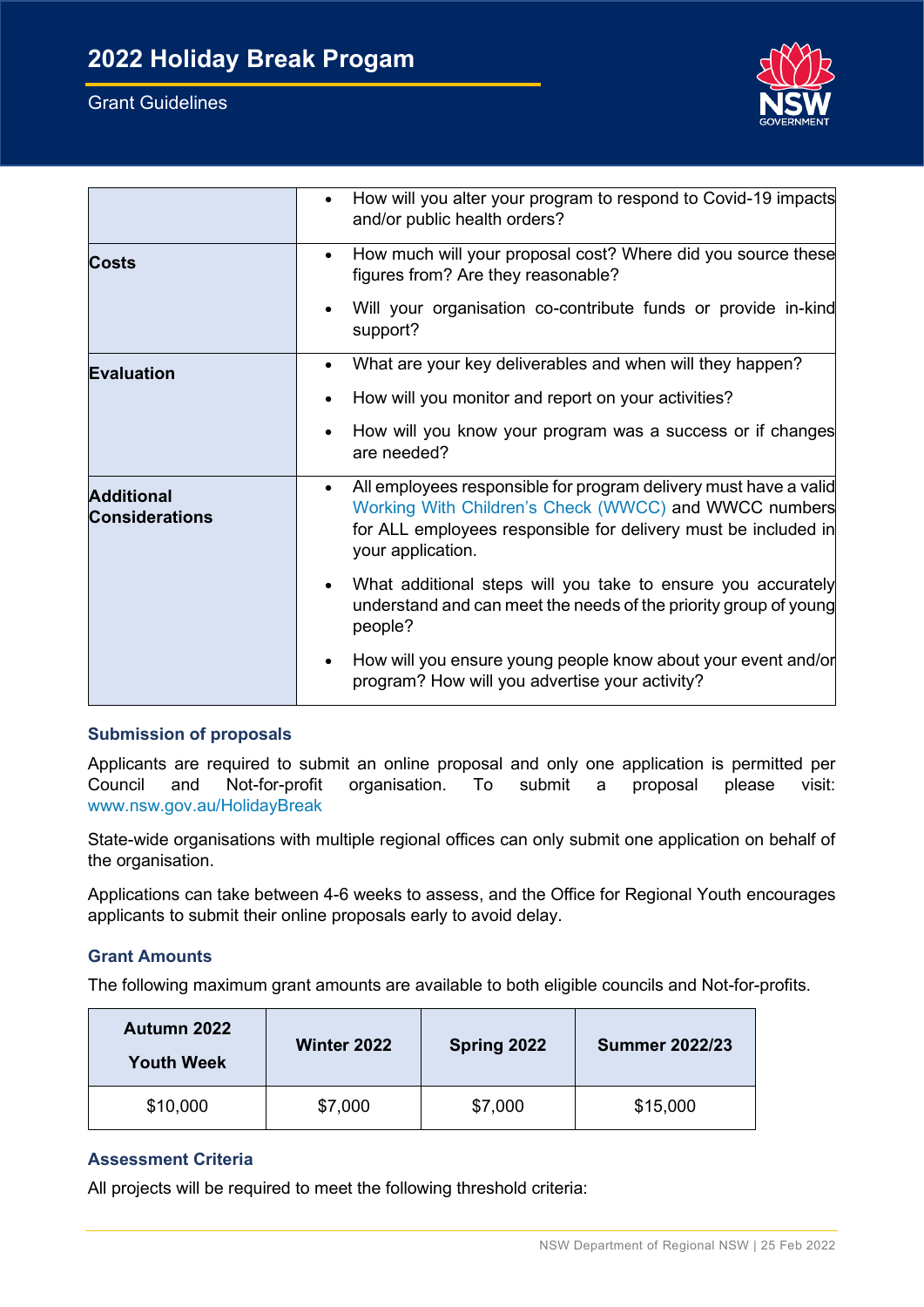

- • Identify and respond to a financial, geographic or accessibility barrier experienced by young people
- • Designed to enhance the creativity, imagination, self-confidence and self-efficacy skills of young people as well as their physical, social, cognitive and emotional strength
- Appropriately costed
- • Sufficient detail provided (e.g. avoid vague language such as 'afternoon activities', instead provide detail, such as 'snooker competition during the afternoon')
- Can be delivered within delivery dates/ school holidays
- Recreational and social (i.e. no formal training component)

 Activities funded under the Holiday Break program must be delivered in one of the 93 regional NSW Local Government Areas (found at Attachment A). Projects in Greater Sydney, Newcastle and Wollongong are not eligible.

## <span id="page-5-0"></span>**Ineligible project costs**

Ineligible project costs may include but are not limited to:

- Costs related to buying or upgrading non–fixed equipment or supplies
- Donations or commissions to third parties,
- Financing, including debt financing or rental costs
- Non-project related staff training and development costs
- • Funding for ongoing staff or operational costs beyond the scope and timeframe of the funded activity

## <span id="page-5-1"></span>**Unsuccessful applications**

 Applicants will be notified in writing of the outcome of each application and unsuccessful applicants will be provided with the opportunity to arrange a brief feedback session.

## <span id="page-5-2"></span>**Contracting Requirements**

 Successful applicants are required to enter a funding deed with the Department of Regional NSW. This is legal agreement between your organisation and the NSW Government.

 To enter into this agreement, successful applicants must be an incorporated entity and hold an Australian Business Number (ABN), Australian Company Number (ACN) or be registered with NSW Fair Trading under the Associations Incorporation Act 2009 or another Act (such as the *Aboriginal Land Rights Act 1983*). Unincorporated organisations are ineligible to apply.

## <span id="page-5-3"></span> **Eligible applicants include:**

- Regional councils and Joint Organisations
- Non-government organisations
- Community organisations registered as incorporated associations
- Local Aboriginal Land Councils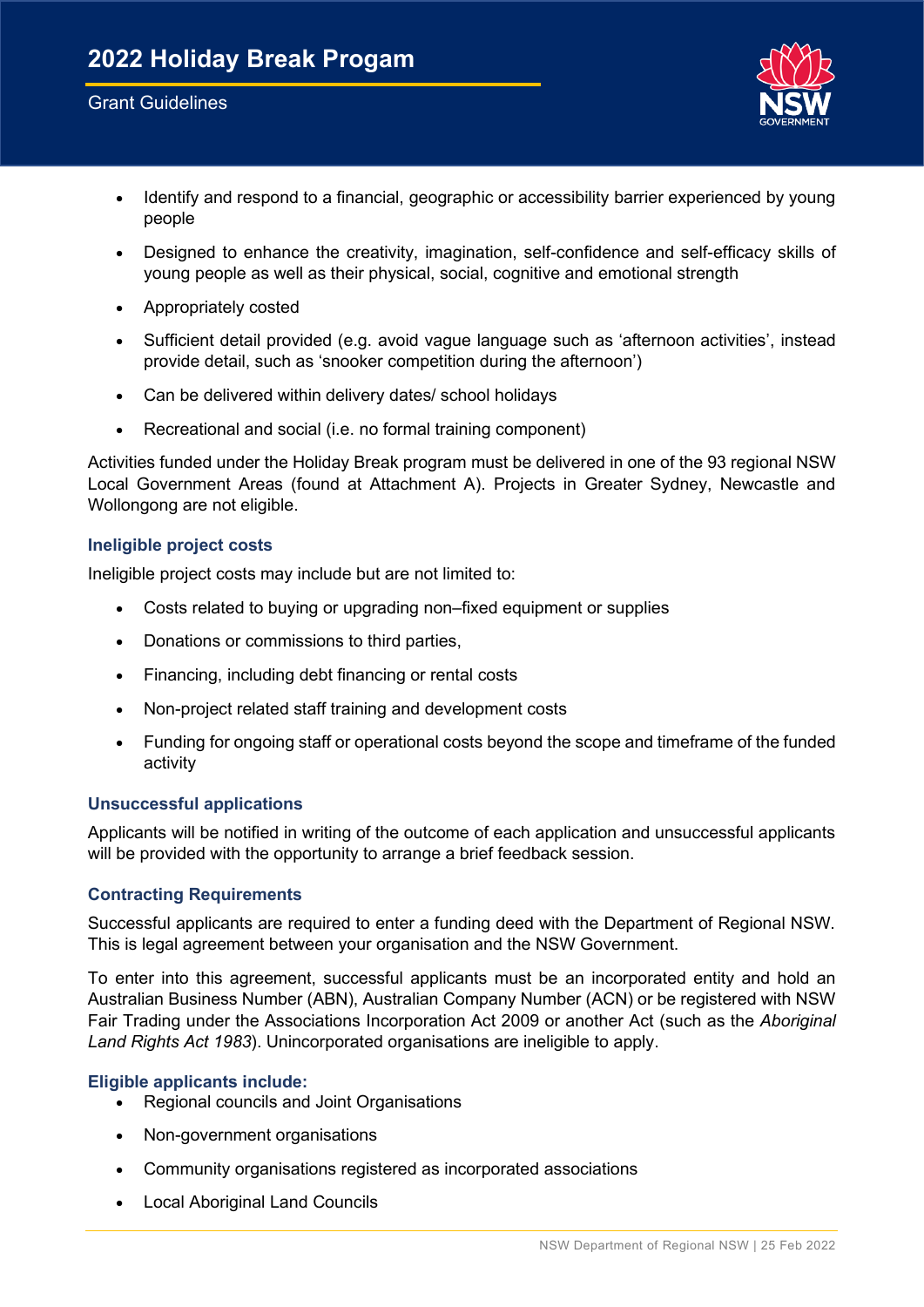## Grant Guidelines



 Should a non-incorporated entity wish to apply, they should consider partnerships with a local council or eligible Not-for-profit. The council or Not-for-profit will be solely responsible for the project's delivery and reporting through the funding deed.

 Additionally, all successful applicants must hold all relevant insurances, including a minimum \$20 million Public Liability Insurance.

#### <span id="page-6-0"></span>**Outcomes Report**

 Successful applicants are required to report on the outcomes of the funded activities. Reporting must include:

- Number of activities funded
- Description of activities funded
- Youth participation numbers
- Evidence of the works and financial expenditure
- • Photographs, videos and case studies (including at least two de-identified quotes from program participants) including participants' permission to publish

#### <span id="page-6-1"></span>**Evaluation**

 Applicants may be selected to participate in program evaluation to determine the extent to which their projects have contributed to the objectives of the Holiday Break program. The evaluation will require applicants to provide evidence of how projects have impacted the lives of young people aged 12-24 years that is consistent with the objectives of the program.

## <span id="page-6-2"></span> **Promotional requirements**

 Successful applicants are required to reference the Office for Regional Youth's Holiday Break program and NSW Government support in media or event promotions. Reference to the Office for Regional Youth Holiday Break program is to be referenced in the body of promotional material.

 All recipients of NSW Government funding should acknowledge this financial support as per the of NSW Government support in promotional material is to include the "proudly supported by NSW Government" logo at Appendix B. Funding Acknowledgement Guidelines for Recipients of NSW Government Grants available at [www.nsw.gov.au/branding/sponsorship-and-funding-acknowledgment-guidelines.](http://www.nsw.gov.au/branding/sponsorship-and-funding-acknowledgment-guidelines) Acknowledgment

 opportunities and include a cover copy to [regionalyouth@regional.nsw.gov.au.](mailto:regionalyouth@regional.nsw.gov.au) Successful applicants are required to contact [media@regional.nsw.gov.au](mailto:media@regional.nsw.gov.au) for any media

#### <span id="page-6-3"></span>**Important Terms and Conditions**

Applicants should note:

- • The NSW Government may choose to publicly announce funding for individual applications. It may also use information provided in the grant to develop case studies.
- • All awarded grants will be GST exclusive. If you are registered for GST, this will be applied on top of the agreed grant value when payment is made to you. Grants are assessable income for taxation purposes, unless exempted by taxation law. It is recommended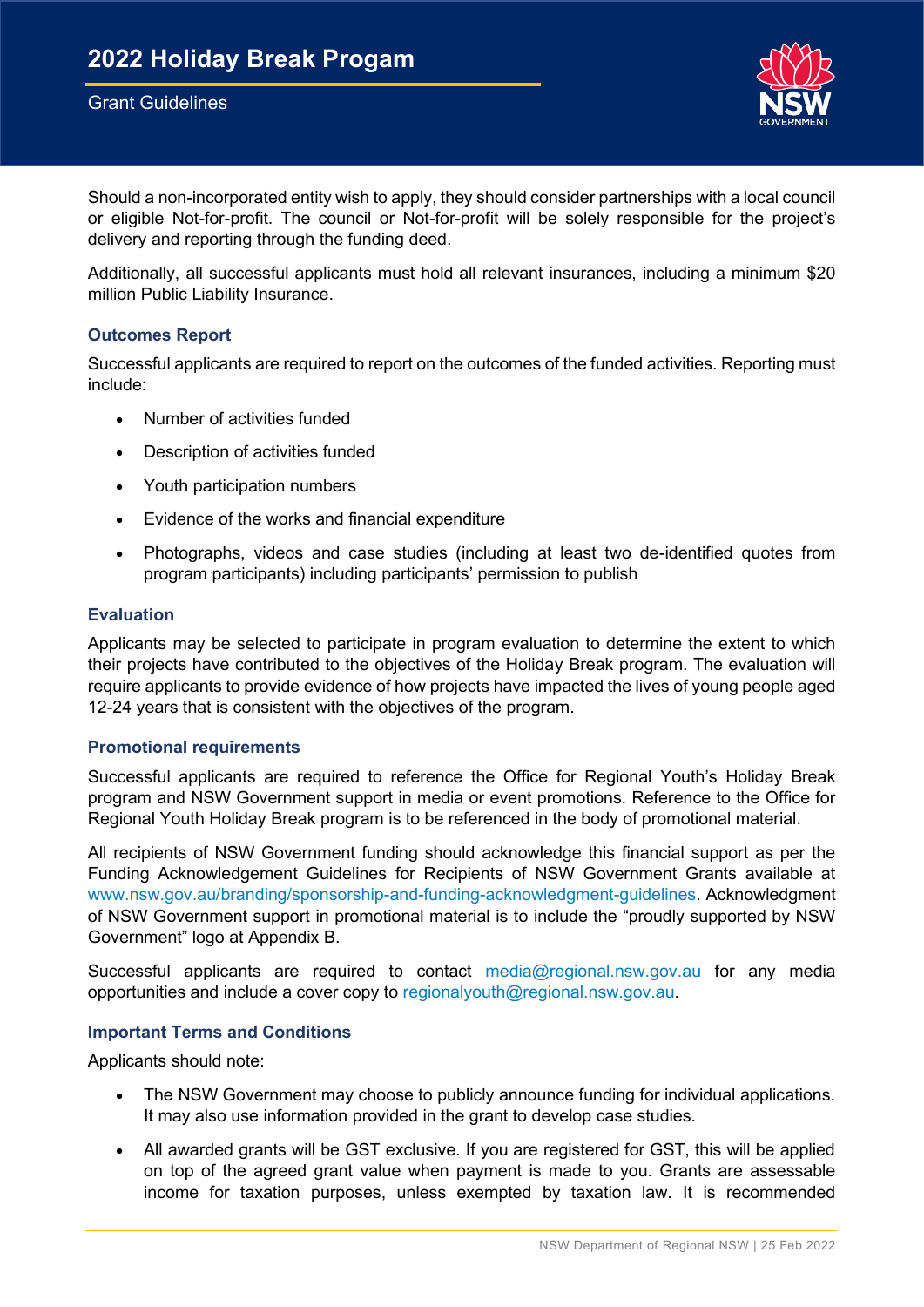

 applicants seek independent professional advice about taxation obligations or seek assistance from the Australian Taxation Office. The NSW Government does not provide advice on individual taxation circumstances.

- • The Office for Regional Youth reserves the right to undertake an audit of grant funding within seven years.
- • Applicants with outstanding actions and/or documentation from previous Holiday Break funding rounds will not be eligible for funding until all outstanding documentation is uploaded via the SmartyGrants portal.

#### <span id="page-7-0"></span>**Complaints**

 Any concerns about the program or individual applications should be submitted in writing to [regionalyouth@regional.nsw.gov.au](mailto:regionalyouth@regional.nsw.gov.au) If applicants do not agree with the way the DRNSW handle the issue, they may wish to contact the NSW Ombudsman via ombo.nsw.gov.au.

## <span id="page-7-1"></span> **Government Information (Public Access) Act**

 Applicants should be aware that information submitted in applications and all related correspondence, attachments and other documents, may be made publicly available under the *Government Information (Public Access) Act 2009* (NSW). Information that is deemed to be commercially sensitive will be withheld.

 The Government Information (Public Access) Act 2009 (NSW) makes government information accessible to the public by:

- requiring government agencies to make certain sorts of information freely available
- encouraging government agencies to release as much other information as possible
- • giving the public an enforceable right to make access applications for government information
- • restricting access to information only when there is an overriding public interest against disclosure.

#### <span id="page-7-2"></span> **General enquiries**

Email the Office for Regional Youth team at: [regionalyouth@regional.nsw.gov.au](mailto:regionalyouth@regional.nsw.gov.au) 

Call the Department of Regional NSW on 1300 679 673.

#### <span id="page-7-3"></span> **Grant management enquiries**

 If your enquiry refers to an approved project with an existing funding deed, email the Grants Management Office at [gmo@regional.nsw.gov.au.](mailto:gmo@regional.nsw.gov.au) Please quote your Application ID in the email subject line.

#### <span id="page-7-4"></span> **Branding and signage approvals**

 For enquiries regarding use of logos, signs and/or branding for projects with allocated funding, contact [branding@regional.nsw.gov.au.](mailto:branding@regional.nsw.gov.au) Please review the NSW Government Funding Acknowledgement Guidelines before getting in touch.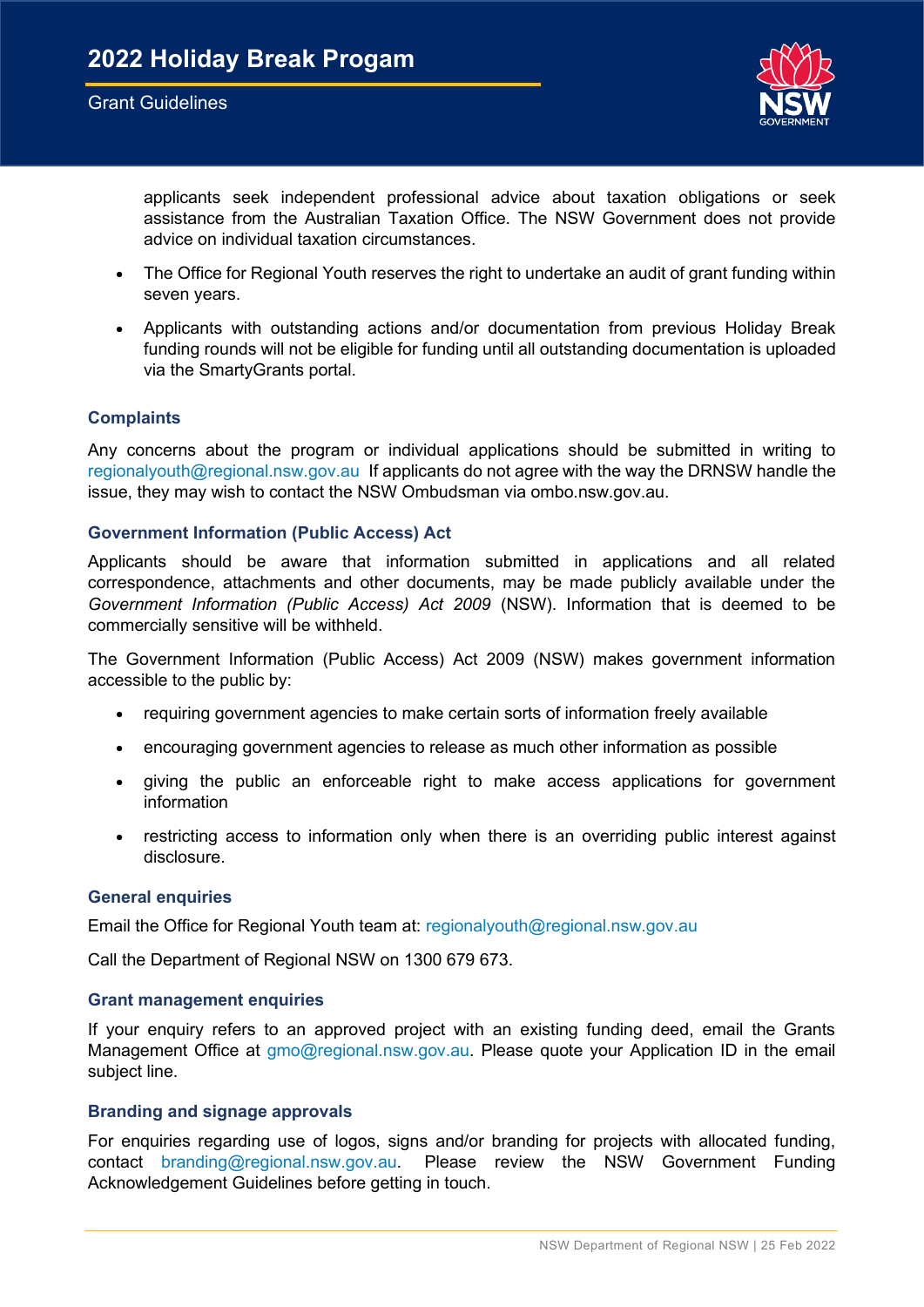

## **Attachment A – Eligible Local Government Areas**

- **Albury City Council**
- Armidale Regional Council
- Ballina Shire Council
- Balranald Shire Council
- Bathurst Regional Council
- Bega Valley Shire Council
- Bellingen Shire Council
- Berrigan Shire Council
- Bland Shire Council
- Blayney Shire Council
- Bogan Shire Council
- Bourke Shire Council
- Brewarrina Shire Council
- Broken Hill City Council
- Byron Shire Council
- Cabonne Council
- Carrathool Shire Council
- Central Coast Council
- Central Darling Shire Council
- Cessnock City Council
- City of Lithgow Council
- Clarence Valley Council
- Cobar Shire Council
- Coffs Harbour City Council
- Coolamon Shire Council
- Coonamble Shire Council
- Cootamundra-Gundagai Regional Council
- Cowra Shire Council
- Dubbo Regional Council
- Dungog Shire Council
- Edward River Council
- Eurobodalla Shire Council
- **Federation Council**
- Forbes Shire Council
- Gilgandra Shire Council
- Glen Innes Severn Council
- Goulburn Mulwaree Council
- Greater Hume Shire Council
- Griffith City Council
- Gunnedah Shire Council
- Gwydir Shire Council
- Hay Shire Council
- Hilltops Council
- Inverell Shire Council
- Junee Shire Council
- Kempsey Shire Council
- **Kvogle Council**
- Lachlan Shire Council
- Lake Macquarie City Council
- Leeton Shire Council
- **Lismore City Council**
- Liverpool Plains Shire Council
- **Lockhart Shire Council**
- **Maitland City Council**
- Mid-Coast Council
- Mid-Western Regional Council
- Moree Plains Shire Council
- Murray River Council
- Murrumbidgee Council
- Muswellbrook Shire Council
- Nambucca Valley Council
- Narrabri Shire Council
- Narrandera Shire Council
- Narromine Shire Council
- **Oberon Council**
- Orange City Council
- Parkes Shire Council
- Port Macquarie-Hastings Council
- Port Stephens Council
- Queanbeyan-Palerang Regional Council
- Richmond Valley Council
- Shellharbour City Council
- Shoalhaven City Council
- Singleton Council
- Snowy Monaro Regional Council
- Snowy Valleys Council
- Tamworth Regional Council
- Temora Shire Council
- Tenterfield Shire Council